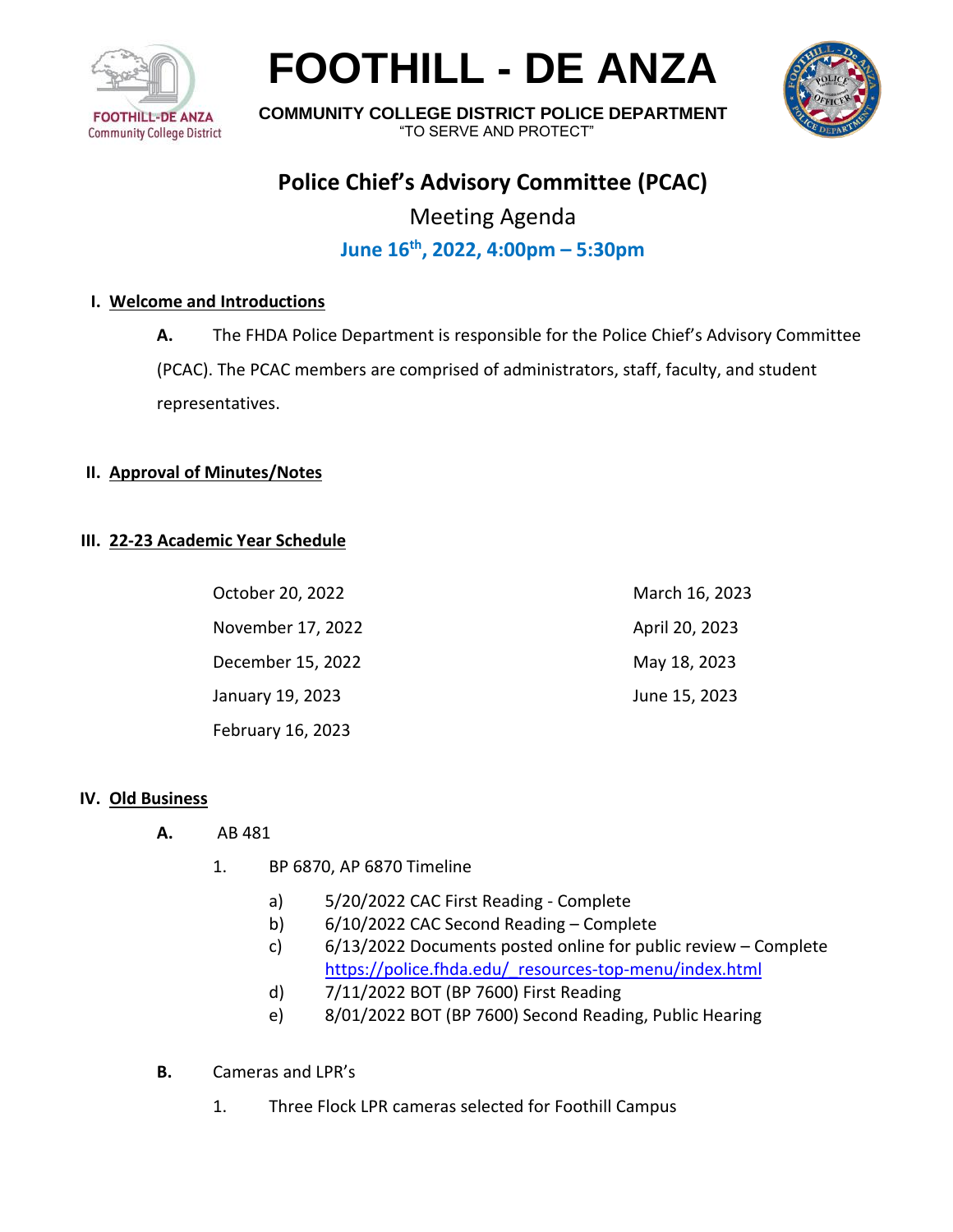"TO SERVE AND PROTECT"

- **C.** Principled Policing
	- 1. Joint training follow-up

## **V. Outreach and Events**

- **A.** FHDA PD Community Forum
	- 1. Wednesday, October 26, 2022, 2 4pm at De Anza Conference Room A/B
		- a) October Topic
- **B.** Coffee with a Cop
	- 1. Wednesday, October 19, 2022 at Foothill (location TBA)
	- 2. Thursday, October 20, 2022 at De Anza (location TBA)

### **VI. Meeting Membership**

Police Chief, Chair: *Chief Danny Acosta* Chancellor: *Judy Miner* President, Foothill College: *Bernadine Chuck-Fong* President, De Anza College: *Lloyd Holmes* Vice Chancellor of Business Services: *Susan Cheu* Vice Chancellor of Human Resources: *Ray Quan* Vice Chancellor of Technology: *Jory Hadsell* Dean of Institutional Equity, Diversity & Inclusion at Foothill - *Ajani Byrd* Representative, District Academic Senate: \_\_\_\_\_\_\_\_ Representative, Foothill Academic Senate: *David Marasco* Representative, De Anza Academic Senate: *Ishmael Tarikh* Representative, Central Services Classified Senate: *Bill Baldwin* Representative, Foothill Classified Senate: *Rhonda Wood* Representative, De Anza Classified Senate: *Dennis Shannakian* Representative, Associated Students of Foothill College (ASFC): *Emaan Dada* Representative, De Anza Associated Student Body (DASB): *Anya Bergstrom, Luiza Eloy* Representative, Administrative Management Association (AMA): *Leticia Maldonado* Representative, California State Employees Association (CSEA): *Gracian Lecue*